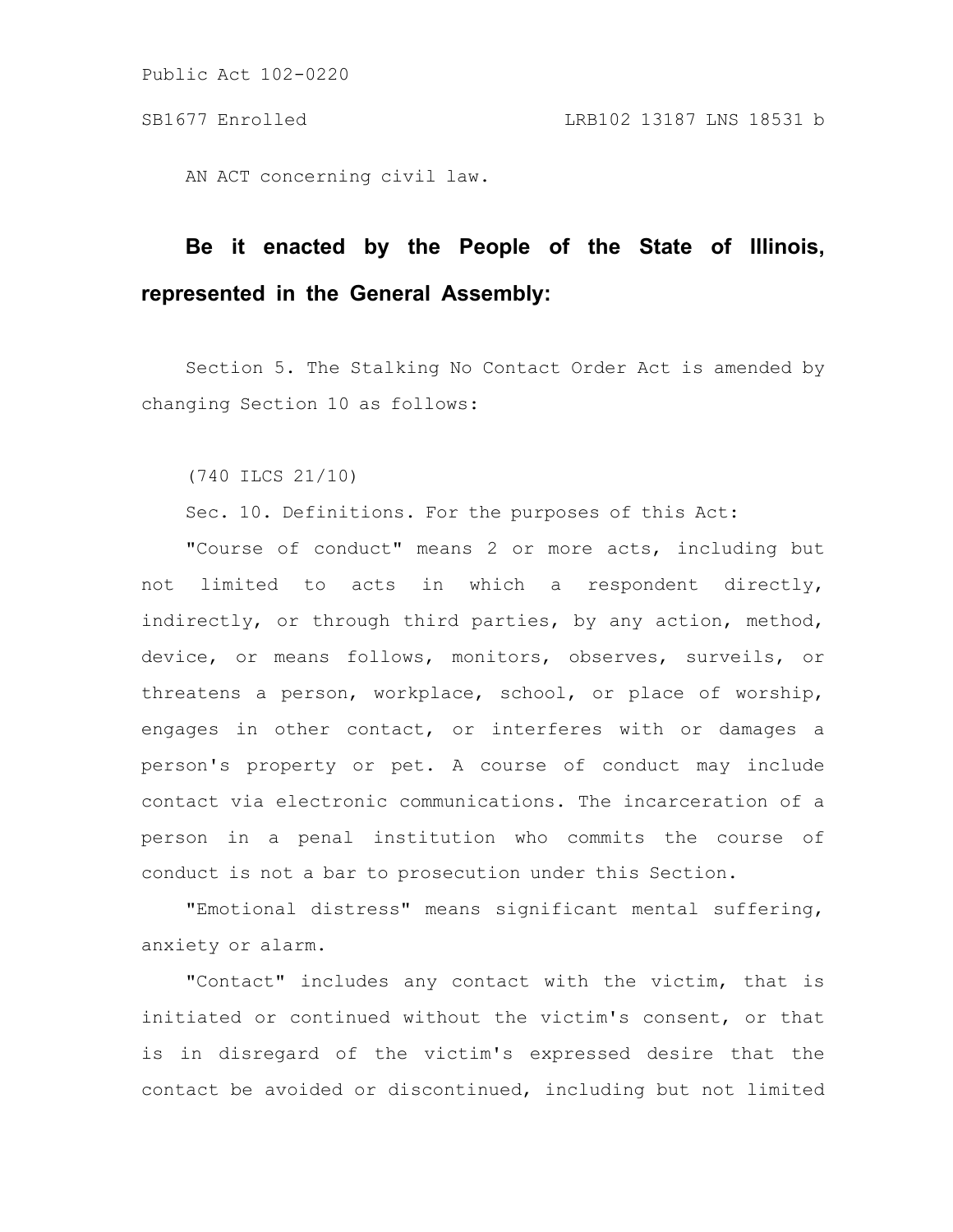## SB1677 Enrolled LRB102 13187 LNS 18531 b

to being in the physical presence of the victim; appearing within the sight of the victim; approaching or confronting the victim in a public place or on private property; appearing at the workplace or residence of the victim; entering onto or remaining on property owned, leased, or occupied by the victim; placing an object on, or delivering an object to, property owned, leased, or occupied by the victim; electronic communication as defined in Section 26.5-0.1 of the Criminal Code of 2012; and appearing at the prohibited workplace, school, or place of worship.

"Petitioner" means any named petitioner for the stalking no contact order or any named victim of stalking on whose behalf the petition is brought. "Petitioner" includes an authorized agent of a place of employment, an authorized agent of a place of worship, or an authorized agent of a school.

"Reasonable person" means a person in the petitioner's circumstances with the petitioner's knowledge of the respondent and the respondent's prior acts.

"Stalking" means engaging in a course of conduct directed at a specific person, and he or she knows or should know that this course of conduct would cause a reasonable person to fear for his or her safety, the safety of a workplace, school, or place of worship, or the safety of a third person or suffer emotional distress. Stalking does not include an exercise of the right to free speech or assembly that is otherwise lawful or picketing occurring at the workplace that is otherwise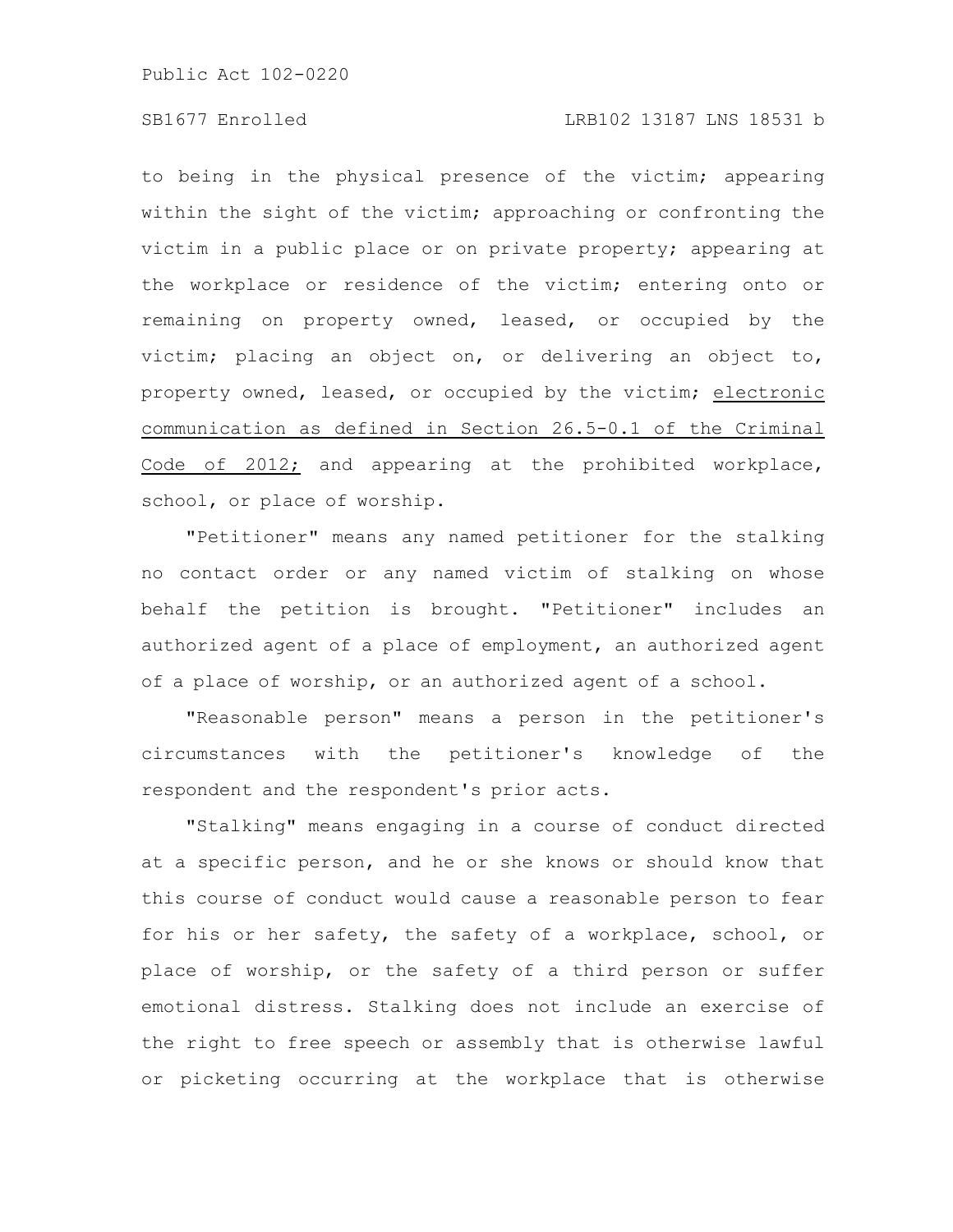lawful and arises out of a bona fide labor dispute, including any controversy concerning wages, salaries, hours, working conditions or benefits, including health and welfare, sick leave, insurance, and pension or retirement provisions, the making or maintaining of collective bargaining agreements, and the terms to be included in those agreements.

"Stalking no contact order" means an emergency order or plenary order granted under this Act, which includes a remedy authorized by Section 80 of this Act.

(Source: P.A. 100-1000, eff. 1-1-19.)

Section 10. The Civil No Contact Order Act is amended by changing Section 213 as follows:

(740 ILCS 22/213)

Sec. 213. Civil no contact order; remedies.

(a) If the court finds that the petitioner has been a victim of non-consensual sexual conduct or non-consensual sexual penetration, a civil no contact order shall issue; provided that the petitioner must also satisfy the requirements of Section 214 on emergency orders or Section 215 on plenary orders. The petitioner shall not be denied a civil no contact order because the petitioner or the respondent is a minor. The court, when determining whether or not to issue a civil no contact order, may not require physical injury on the person of the victim. Modification and extension of prior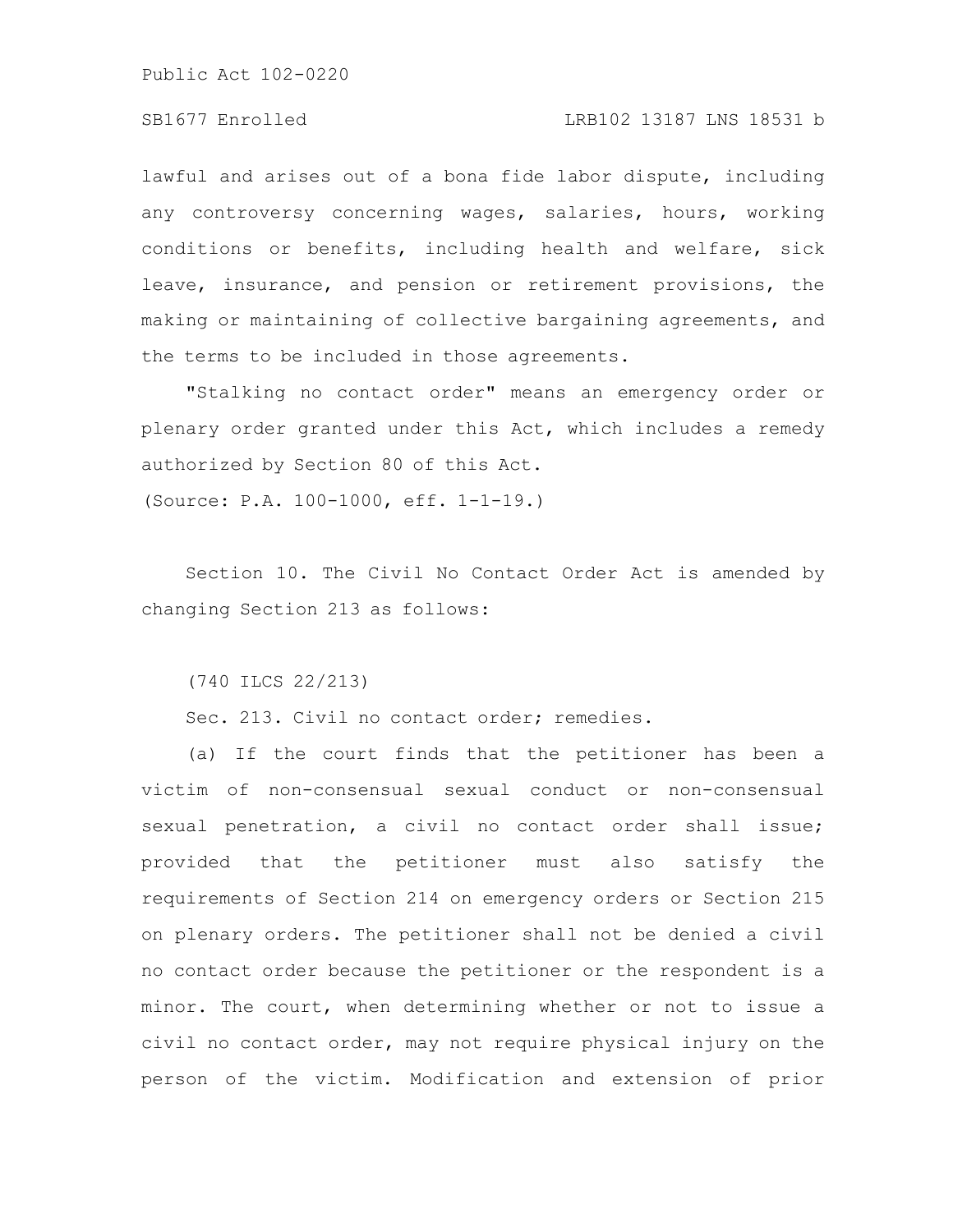civil no contact orders shall be in accordance with this Act.

(a-5) When a petition for a civil no contact order is granted, the order shall not be publicly available until the order is served on the respondent.

(b) (Blank).

(b-5) The court may provide relief as follows:

(1) prohibit the respondent from knowingly coming within, or knowingly remaining within, a specified distance from the petitioner;

(2) restrain the respondent from having any contact, including nonphysical contact and electronic communication as defined in Section 26.5-0.1 of the Criminal Code of 2012, with the petitioner directly, indirectly, or through third parties, regardless of whether those third parties know of the order;

(3) prohibit the respondent from knowingly coming within, or knowingly remaining within, a specified distance from the petitioner's residence, school, day care or other specified location;

(4) order the respondent to stay away from any property or animal owned, possessed, leased, kept, or held by the petitioner and forbid the respondent from taking, transferring, encumbering, concealing, harming, or otherwise disposing of the property or animal; and

(5) order any other injunctive relief as necessary or appropriate for the protection of the petitioner.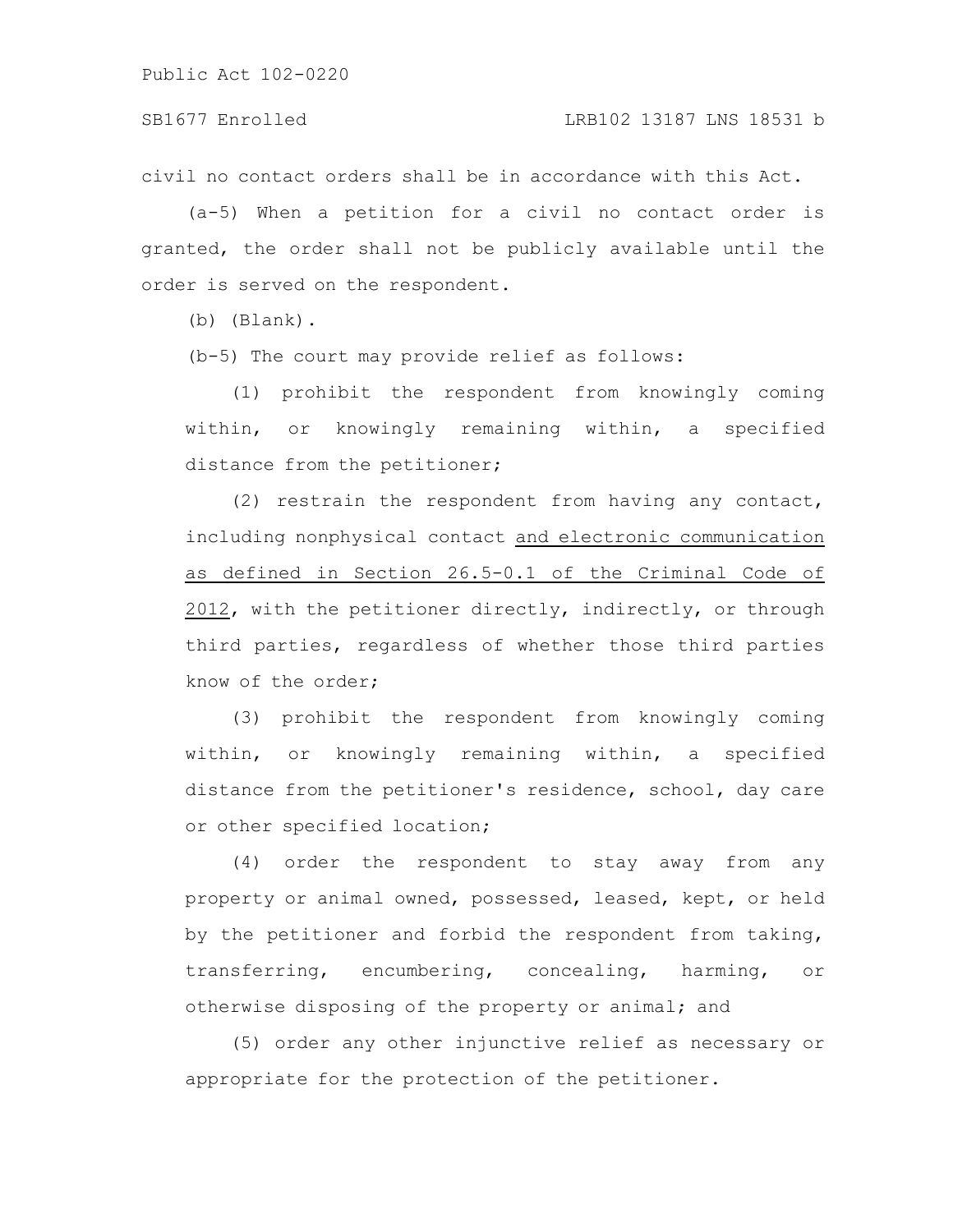(b-6) When the petitioner and the respondent attend the same public or private elementary, middle, or high school, the court when issuing a civil no contact order and providing relief shall consider the severity of the act, any continuing physical danger or emotional distress to the petitioner, the educational rights guaranteed to the petitioner and respondent under federal and State law, the availability of a transfer of the respondent to another school, a change of placement or a change of program of the respondent, the expense, difficulty, and educational disruption that would be caused by a transfer of the respondent to another school, and any other relevant facts of the case. The court may order that the respondent not attend the public, private, or non-public elementary, middle, or high school attended by the petitioner, order that the respondent accept a change of placement or program, as determined by the school district or private or non-public school, or place restrictions on the respondent's movements within the school attended by the petitioner. The respondent bears the burden of proving by a preponderance of the evidence that a transfer, change of placement, or change of program of the respondent is not available. The respondent also bears the burden of production with respect to the expense, difficulty, and educational disruption that would be caused by a transfer of the respondent to another school. A transfer, change of placement, or change of program is not unavailable to the respondent solely on the ground that the respondent does not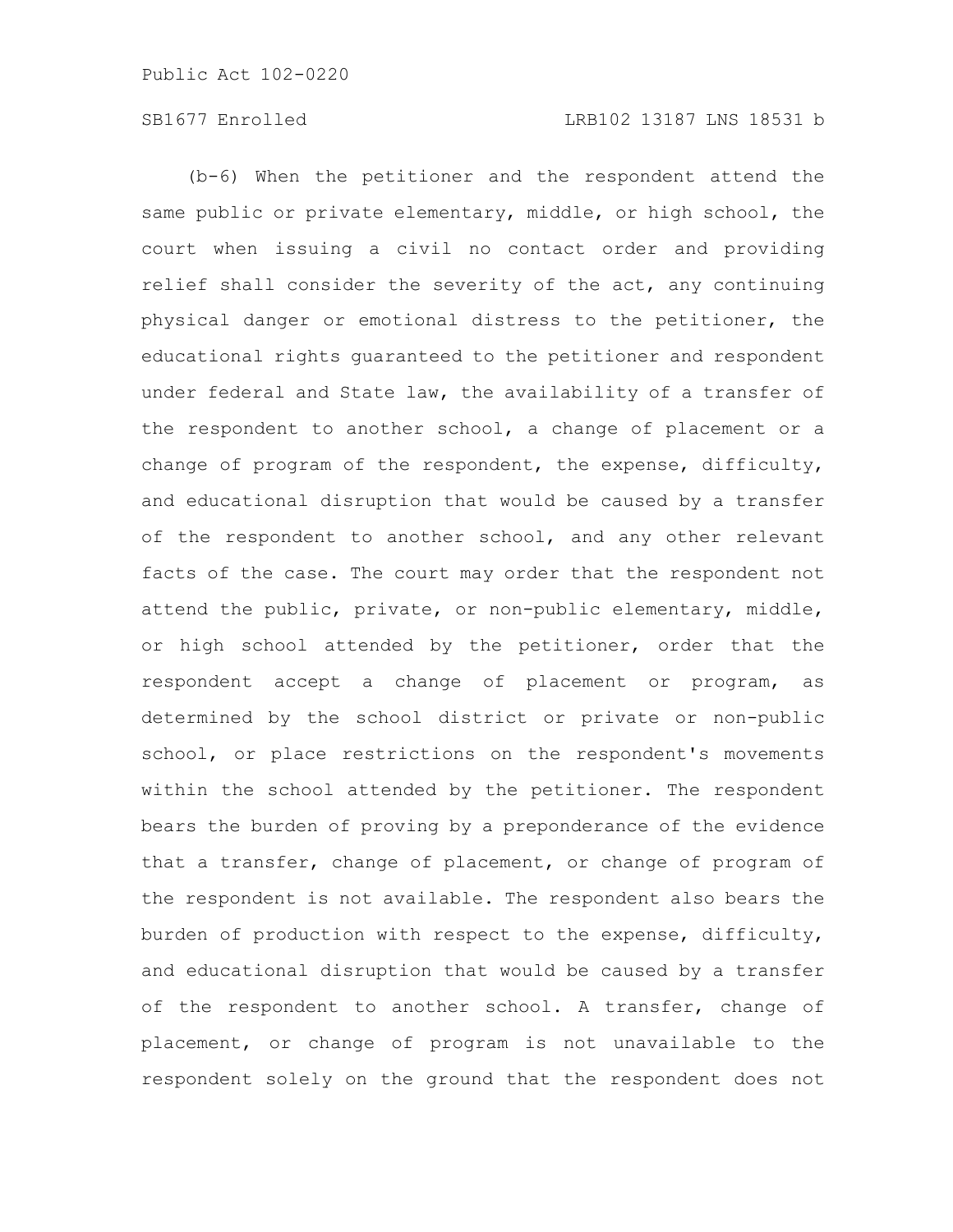agree with the school district's or private or non-public school's transfer, change of placement, or change of program or solely on the ground that the respondent fails or refuses to consent to or otherwise does not take an action required to effectuate a transfer, change of placement, or change of program. When a court orders a respondent to stay away from the public, private, or non-public school attended by the petitioner and the respondent requests a transfer to another attendance center within the respondent's school district or private or non-public school, the school district or private or non-public school shall have sole discretion to determine the attendance center to which the respondent is transferred. In the event the court order results in a transfer of the minor respondent to another attendance center, a change in the respondent's placement, or a change of the respondent's program, the parents, guardian, or legal custodian of the respondent is responsible for transportation and other costs associated with the transfer or change.

(b-7) The court may order the parents, guardian, or legal custodian of a minor respondent to take certain actions or to refrain from taking certain actions to ensure that the respondent complies with the order. In the event the court orders a transfer of the respondent to another school, the parents or legal guardians of the respondent are responsible for transportation and other costs associated with the change of school by the respondent.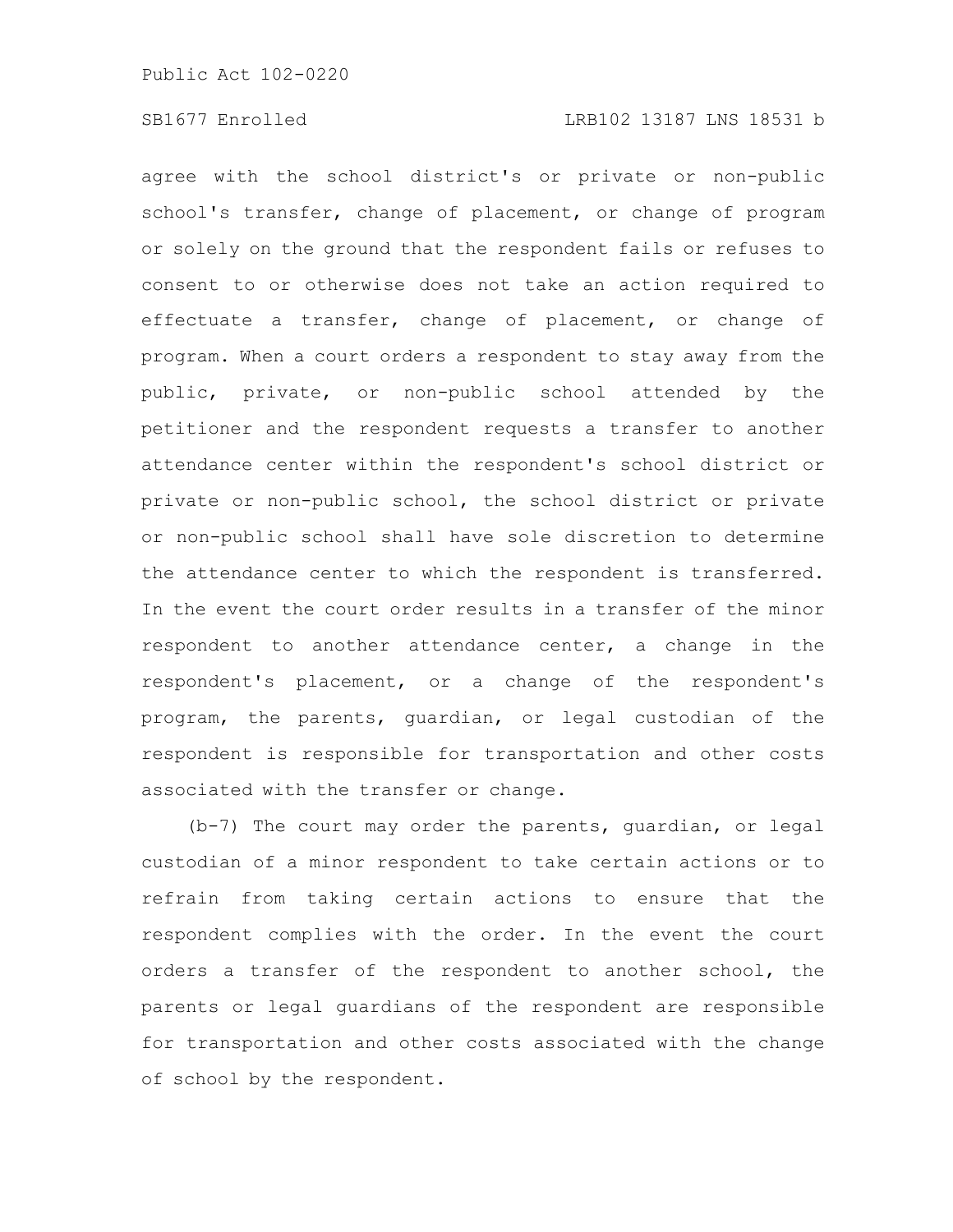## SB1677 Enrolled LRB102 13187 LNS 18531 b

(c) Denial of a remedy may not be based, in whole or in part, on evidence that:

(1) the respondent has cause for any use of force, unless that cause satisfies the standards for justifiable use of force provided by Article 7 of the Criminal Code of 2012;

(2) the respondent was voluntarily intoxicated;

(3) the petitioner acted in self-defense or defense of another, provided that, if the petitioner utilized force, such force was justifiable under Article 7 of the Criminal Code of 2012;

(4) the petitioner did not act in self-defense or defense of another;

(5) the petitioner left the residence or household to avoid further non-consensual sexual conduct or non-consensual sexual penetration by the respondent; or

(6) the petitioner did not leave the residence or household to avoid further non-consensual sexual conduct or non-consensual sexual penetration by the respondent.

(d) Monetary damages are not recoverable as a remedy. (Source: P.A. 101-255, eff. 1-1-20.)

Section 15. The Internet Dating, Internet Child Care, Internet Senior Care, and Internet Home Care Safety Act is amended by changing Section 5 as follows: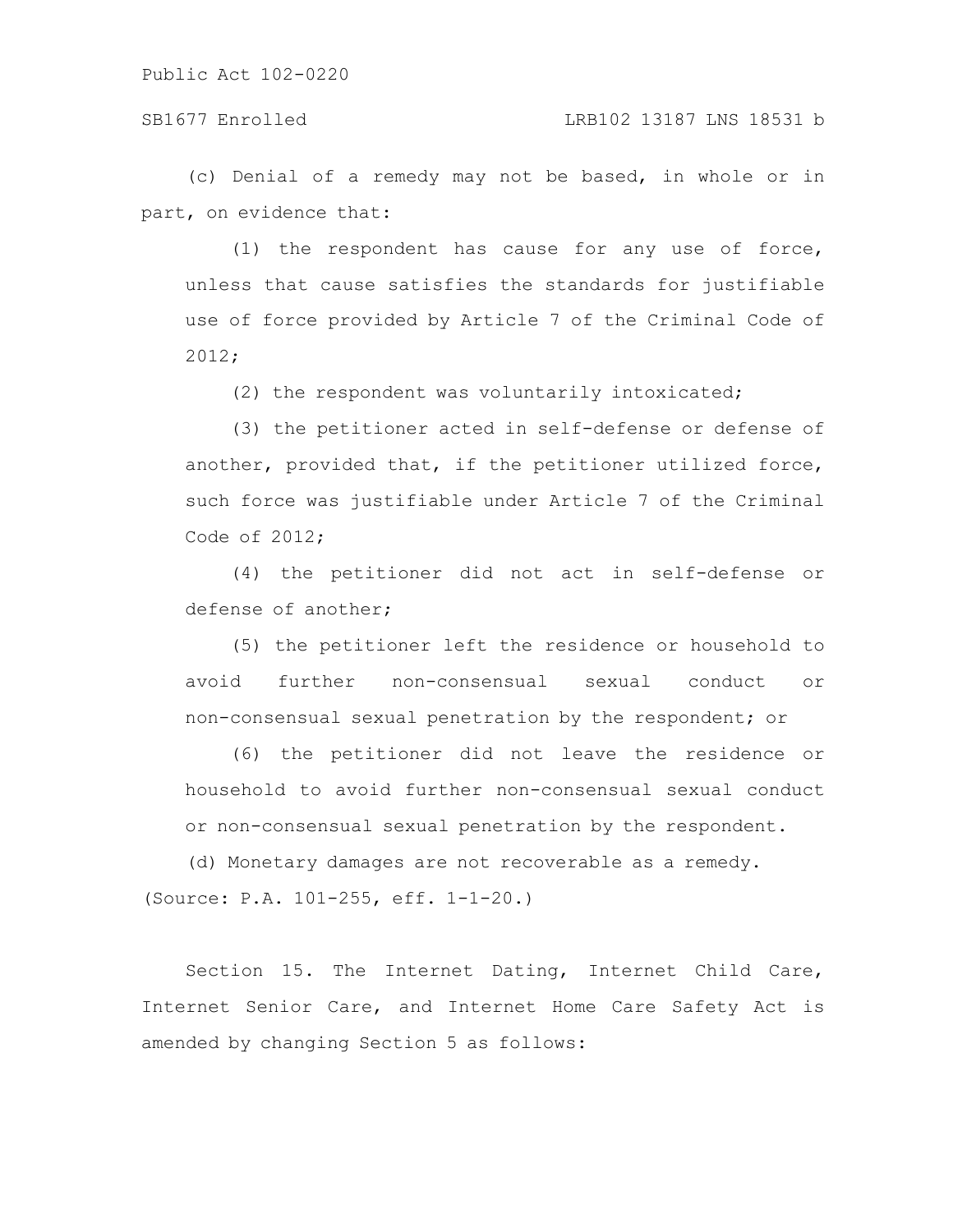## SB1677 Enrolled LRB102 13187 LNS 18531 b

(815 ILCS 518/5)

Sec. 5. Definitions. As used in this Act:

"Criminal background screening" means a name search for a person's criminal convictions initiated by an Internet dating service provider, an Internet child care service provider, an Internet senior care service provider, or an Internet home care provider and conducted by:

(1) searching available and regularly updated government public record databases for criminal convictions so long as such databases, in the aggregate, provide substantial national coverage; or

(2) searching a database maintained by a private vendor that is regularly updated and is maintained in the United States with substantial national coverage of criminal history records and sexual offender registries.

"Internet dating service" means a person or entity in the business<del>, for a fee,</del> of providing dating, romantic relationship, or matrimonial services principally on or through the Internet.

"Internet child care service" means a person or entity, in the business, for a fee, of providing access to a database, principally on or through the Internet, of seekers and providers of child care services.

"Internet senior care service" means a person or entity in the business, for a fee, of providing access to a database, principally on or through the Internet, of seekers and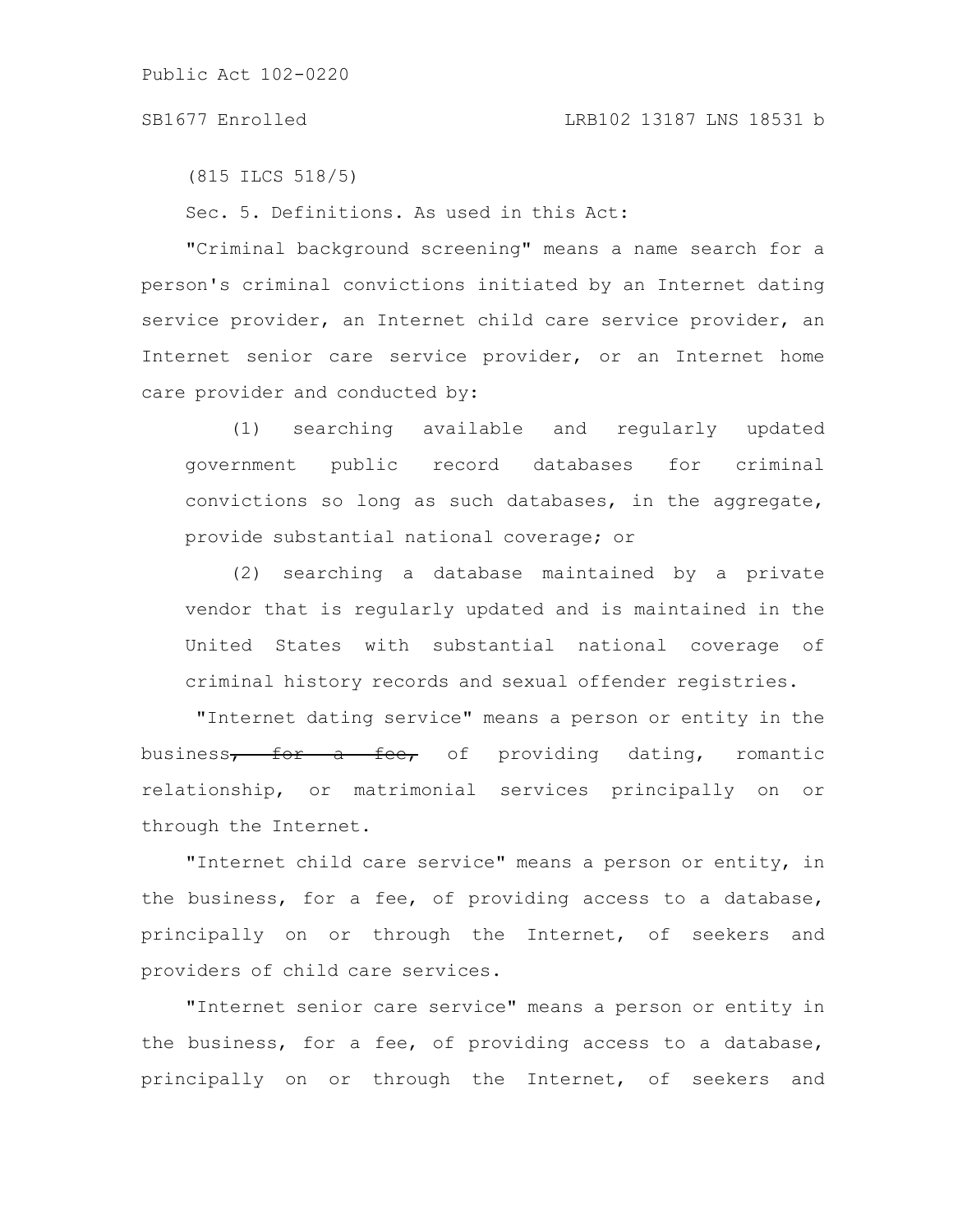providers of senior care services.

"Internet home care service" means a person or entity in the business, for a fee, of providing access to a database, principally on or through the Internet, of seekers and providers of domestic home care services including, dog walkers, pet sitters, housekeepers, house cleaners, house sitters, and tutors.

"Member" means a customer, client, or participant who submits to an Internet dating service, Internet child care service, Internet senior care service, or Internet home care service information required to access the service for the purpose of engaging in dating, relationship, compatibility, matrimonial, or social, child care, senior care, or home care referral.

"Illinois member" means a member who provides an Illinois billing address or zip code when registering with the service.

"Criminal conviction" means a conviction for any crime including but not limited to any sex offense that would qualify the offender for registration pursuant to the Sex Offender Registration Act or under another jurisdiction's equivalent statute.

(Source: P.A. 97-1056, eff. 8-24-12; 98-458, eff. 8-16-13.)

Section 20. The Dating Referral Services Act is amended by changing Section 15 as follows: